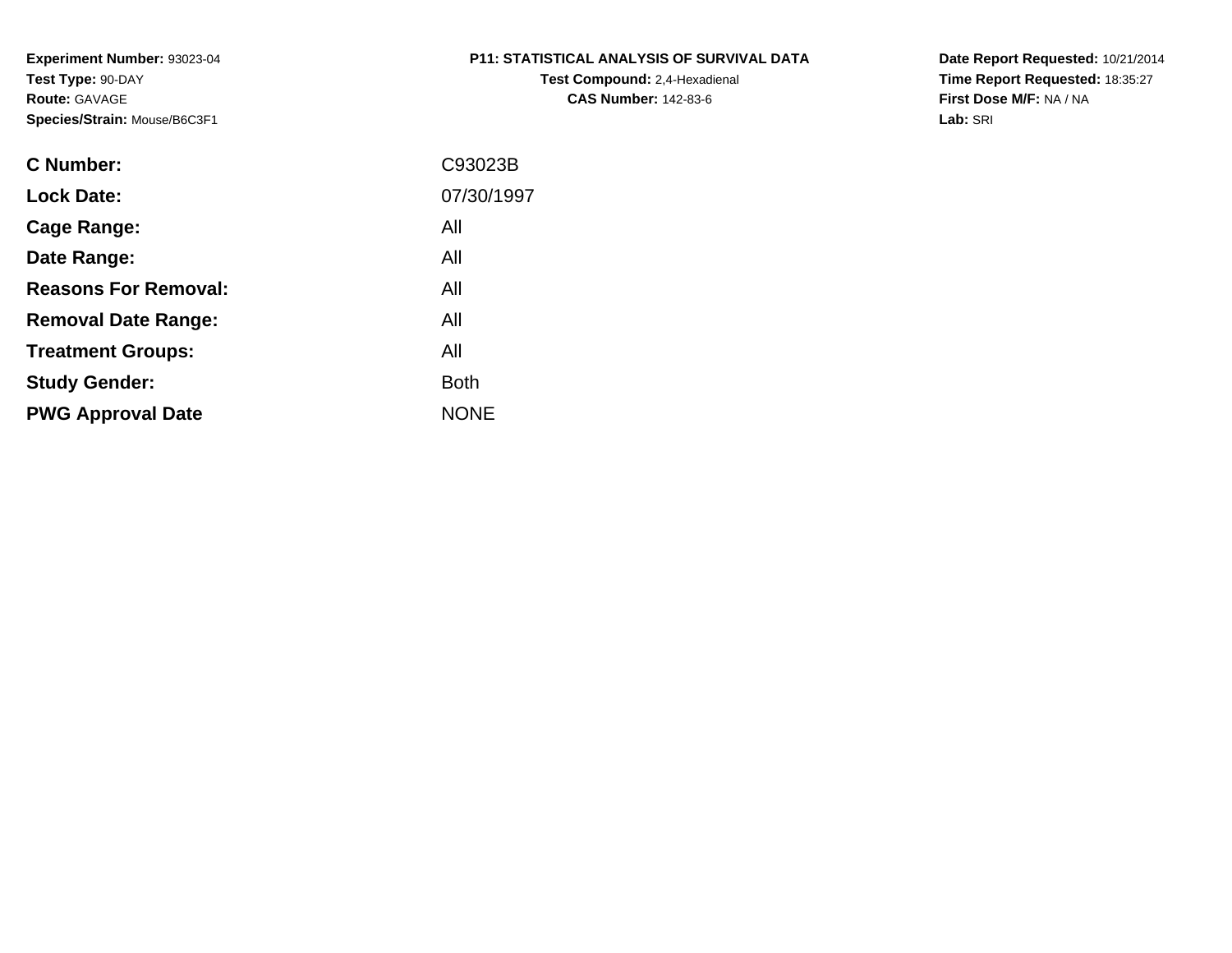**Test Compound:** 2,4-Hexadienal **CAS Number:** 142-83-6

**Date Report Requested:** 10/21/2014**Time Report Requested:** 18:35:27**First Dose M/F:** NA / NA**Lab:** SRI

# **Male MOUSE FIRST TERMINAL SACRIFICE AT 94 DAYS**

|                                 |                     | INDIVIDUAL SURVIVAL TIMES (DAYS) |                    |
|---------------------------------|---------------------|----------------------------------|--------------------|
| $DOSE = 0$<br><b>MG/KG/DY</b>   |                     |                                  |                    |
| <b>TOTAL 10</b>                 | UNCENSORED DEATHS 0 | <b>CENSORED DEATHS 2</b>         | <b>TERMINAL 8</b>  |
| <b>UNCENSORED DEATH DAYS</b>    |                     |                                  |                    |
| none                            |                     |                                  |                    |
| <b>CENSORED DEATH DAYS</b>      |                     |                                  |                    |
| 85<br>6                         |                     |                                  |                    |
| <b>MG/KG/DY</b><br>$DOSE = 7.5$ |                     |                                  |                    |
| <b>TOTAL 10</b>                 | UNCENSORED DEATHS 0 | CENSORED DEATHS 0                | <b>TERMINAL 10</b> |
| <b>UNCENSORED DEATH DAYS</b>    |                     |                                  |                    |
| none                            |                     |                                  |                    |
| <b>CENSORED DEATH DAYS</b>      |                     |                                  |                    |
| none                            |                     |                                  |                    |
| $DOSE = 15$<br><b>MG/KG/DY</b>  |                     |                                  |                    |
| <b>TOTAL 10</b>                 | UNCENSORED DEATHS 0 | CENSORED DEATHS 0                | <b>TERMINAL 10</b> |
| <b>UNCENSORED DEATH DAYS</b>    |                     |                                  |                    |
| none                            |                     |                                  |                    |
| <b>CENSORED DEATH DAYS</b>      |                     |                                  |                    |
| none                            |                     |                                  |                    |
| $DOSE = 30$<br><b>MG/KG/DY</b>  |                     |                                  |                    |
| <b>TOTAL 10</b>                 | UNCENSORED DEATHS 0 | CENSORED DEATHS 0                | <b>TERMINAL 10</b> |
| <b>UNCENSORED DEATH DAYS</b>    |                     |                                  |                    |
| none                            |                     |                                  |                    |
| <b>CENSORED DEATH DAYS</b>      |                     |                                  |                    |
| none                            |                     |                                  |                    |

(A) FIRST TERMINAL SACRIFICE

(B) THE FIRST ENTRY IS THE TREND TEST (TARONE, 1975) RESULT. SUBSEQUENT ENTRIES ARE THE RESULTS OF PAIRWISE TESTS (COX, 1972). NEGATIVE TRENDS ARE INDICATED BY "N".

(C) MEAN OF ALL UNCENSORED DEATHS PRIOR TO TERMINAL SACRIFICE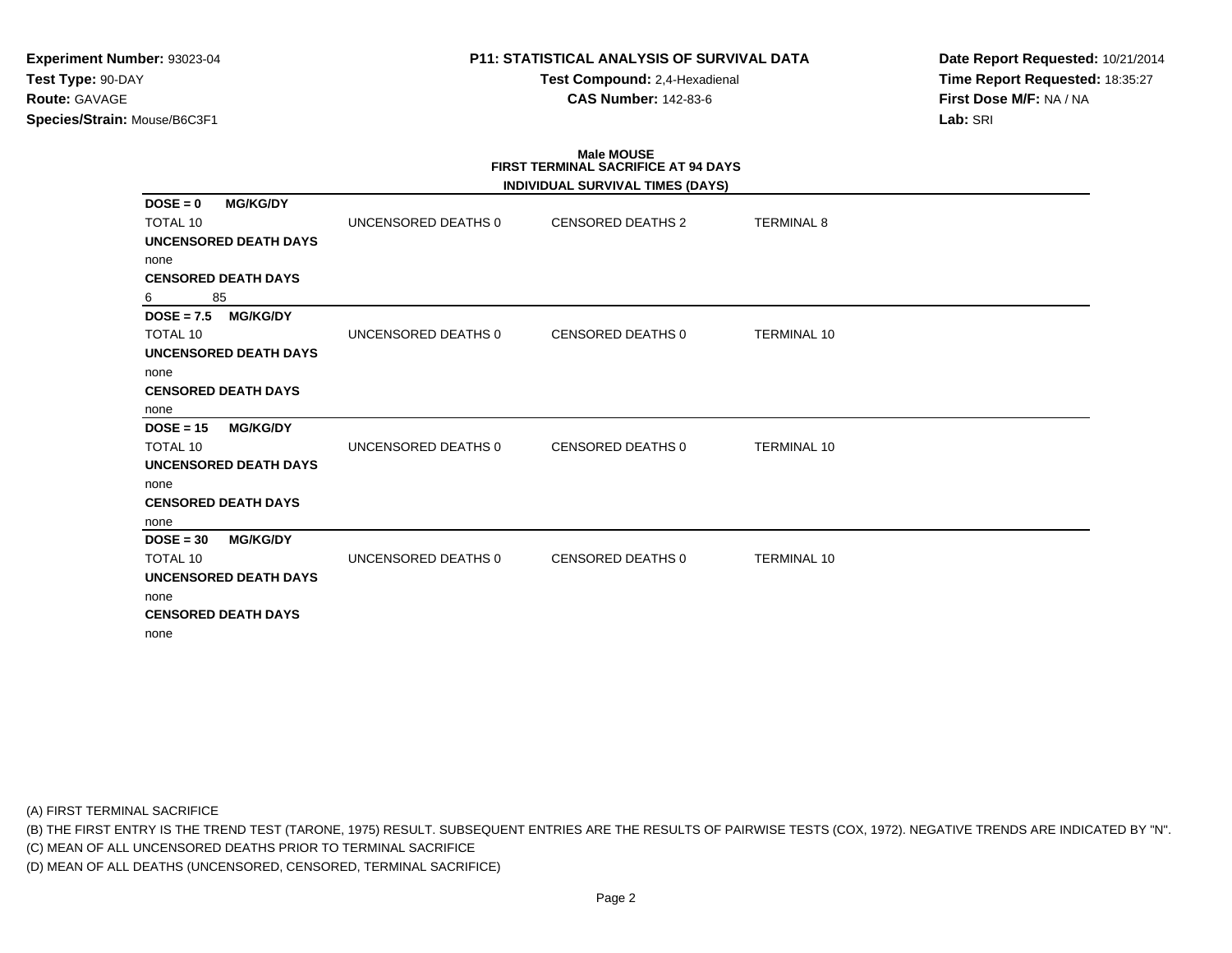# **P11: STATISTICAL ANALYSIS OF SURVIVAL DATA**

**Test Compound:** 2,4-Hexadienal **CAS Number:** 142-83-6

**Date Report Requested:** 10/21/2014**Time Report Requested:** 18:35:27**First Dose M/F:** NA / NA**Lab:** SRI

# **Male MOUSE FIRST TERMINAL SACRIFICE AT 94 DAYSINDIVIDUAL SURVIVAL TIMES (DAYS)**

| $DOSE = 60$     | <b>MG/KG/DY</b>              |                     |                          |                    |
|-----------------|------------------------------|---------------------|--------------------------|--------------------|
| <b>TOTAL 10</b> |                              | UNCENSORED DEATHS 0 | <b>CENSORED DEATHS 1</b> | <b>TERMINAL 9</b>  |
|                 | <b>UNCENSORED DEATH DAYS</b> |                     |                          |                    |
| none            |                              |                     |                          |                    |
|                 | <b>CENSORED DEATH DAYS</b>   |                     |                          |                    |
| 4               |                              |                     |                          |                    |
| $DOSE = 120$    | <b>MG/KG/DY</b>              |                     |                          |                    |
| <b>TOTAL 10</b> |                              | UNCENSORED DEATHS 0 | CENSORED DEATHS 0        | <b>TERMINAL 10</b> |
|                 | <b>UNCENSORED DEATH DAYS</b> |                     |                          |                    |
| none            |                              |                     |                          |                    |
|                 | <b>CENSORED DEATH DAYS</b>   |                     |                          |                    |
| none            |                              |                     |                          |                    |

(A) FIRST TERMINAL SACRIFICE

(B) THE FIRST ENTRY IS THE TREND TEST (TARONE, 1975) RESULT. SUBSEQUENT ENTRIES ARE THE RESULTS OF PAIRWISE TESTS (COX, 1972). NEGATIVE TRENDS ARE INDICATED BY "N".

(C) MEAN OF ALL UNCENSORED DEATHS PRIOR TO TERMINAL SACRIFICE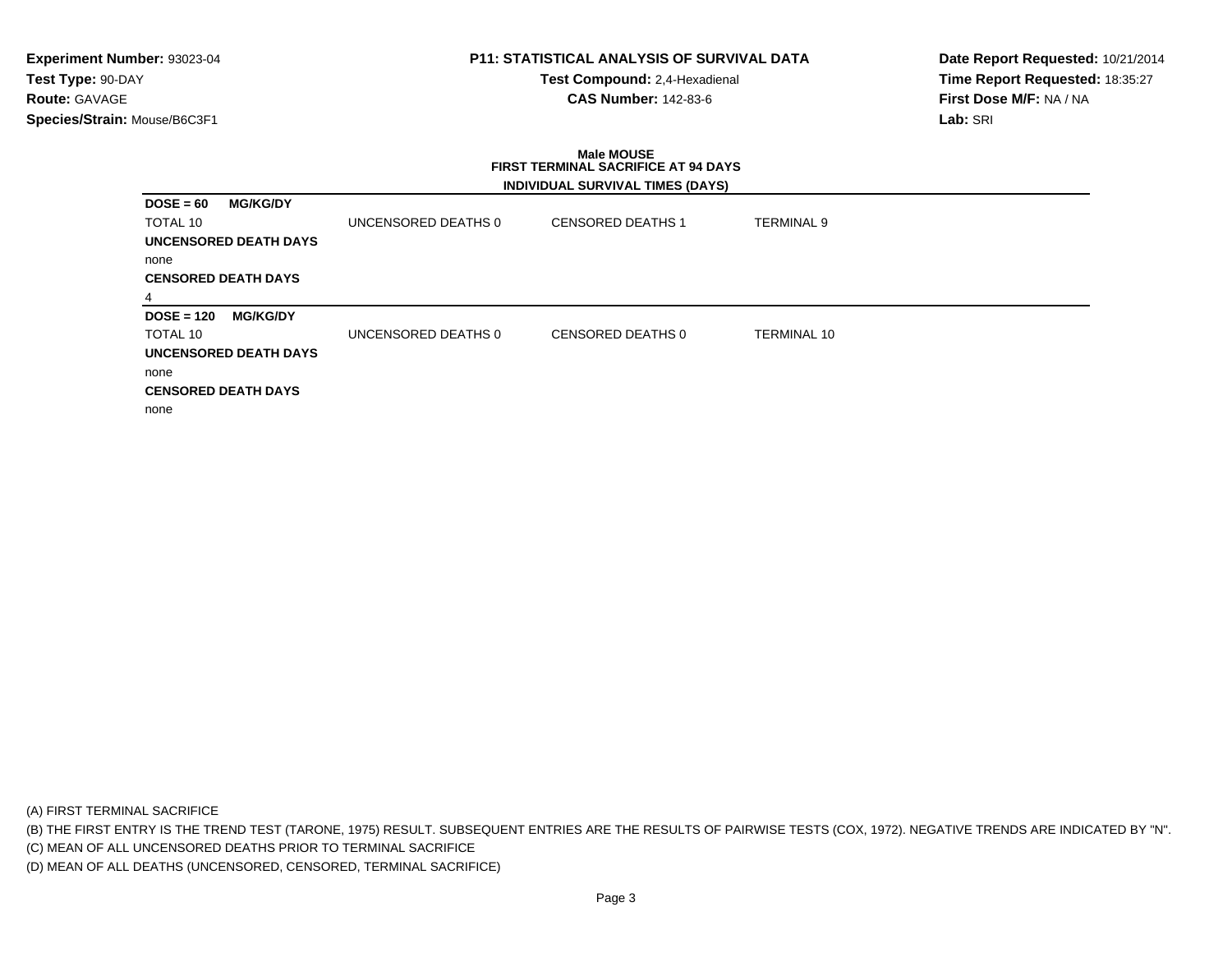**Test Compound:** 2,4-Hexadienal

**CAS Number:** 142-83-6

**Date Report Requested:** 10/21/2014**Time Report Requested:** 18:35:27**First Dose M/F:** NA / NA**Lab:** SRI

### **Male MOUSEFIRST TERMINAL SACRIFICE AT 94 DAYS**

## **KAPLAN-MEIER SURVIVAL PROBABILITY ESTIMATES (%)**

| <b>DOSE</b> |                 |       |       |       |       |       | TIME (DAYS) |       |       |       |       |
|-------------|-----------------|-------|-------|-------|-------|-------|-------------|-------|-------|-------|-------|
|             |                 | 10    | 20    | 30    | 40    | 50    | 60          | 70    | 80    | 90    | 94(A) |
| 0           | <b>MG/KG/DY</b> | 100.0 | 100.0 | 100.0 | 100.0 | 100.0 | 100.0       | 100.0 | 100.0 | 100.0 | 100.0 |
| 7.5         | <b>MG/KG/DY</b> | 100.0 | 100.0 | 100.0 | 100.0 | 100.0 | 100.0       | 100.0 | 100.0 | 100.0 | 100.0 |
| 15          | <b>MG/KG/DY</b> | 100.0 | 100.0 | 100.0 | 100.0 | 100.0 | 100.0       | 100.0 | 100.0 | 100.0 | 100.0 |
| 30          | <b>MG/KG/DY</b> | 100.0 | 100.0 | 100.0 | 100.0 | 100.0 | 100.0       | 100.0 | 100.0 | 100.0 | 100.0 |
| 60          | <b>MG/KG/DY</b> | 100.0 | 100.0 | 100.0 | 100.0 | 100.0 | 100.0       | 100.0 | 100.0 | 100.0 | 100.0 |
| 120         | <b>MG/KG/DY</b> | 100.0 | 100.0 | 100.0 | 100.0 | 100.0 | 100.0       | 100.0 | 100.0 | 100.0 | 100.0 |

(A) FIRST TERMINAL SACRIFICE

(B) THE FIRST ENTRY IS THE TREND TEST (TARONE, 1975) RESULT. SUBSEQUENT ENTRIES ARE THE RESULTS OF PAIRWISE TESTS (COX, 1972). NEGATIVE TRENDS ARE INDICATED BY "N".

(C) MEAN OF ALL UNCENSORED DEATHS PRIOR TO TERMINAL SACRIFICE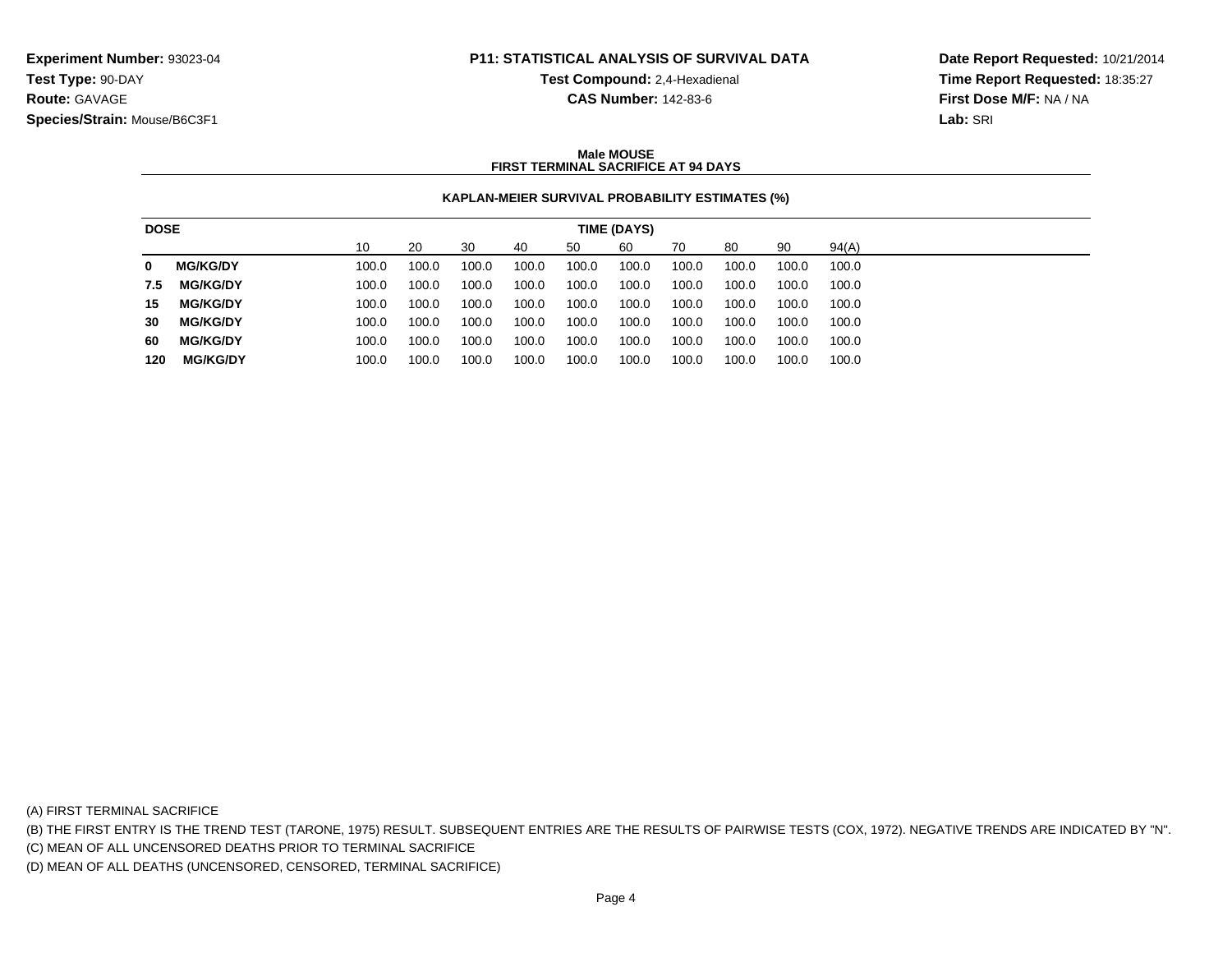# **P11: STATISTICAL ANALYSIS OF SURVIVAL DATA**

**Test Compound:** 2,4-Hexadienal **CAS Number:** 142-83-6

**Date Report Requested:** 10/21/2014**Time Report Requested:** 18:35:27**First Dose M/F:** NA / NA**Lab:** SRI

#### **Male MOUSEFIRST TERMINAL SACRIFICE AT 94 DAYS**

# **SURVIVAL SUMMARY STATISTICS**

| <b>DOSE</b>                           | <b>MG/KG/DY</b><br>0                                                                                                                                                                                                                                                                                                                                                                                                                                                                   | <b>MG/KG/DY</b><br>7.5 | <b>MG/KG/DY</b><br>15                                                                                                                                                                                                                                                                                                                                                                                                                                                                  | <b>MG/KG/DY</b><br>30                                                                                                                                                                                                                                                                                                                                                                                                                                                                  |
|---------------------------------------|----------------------------------------------------------------------------------------------------------------------------------------------------------------------------------------------------------------------------------------------------------------------------------------------------------------------------------------------------------------------------------------------------------------------------------------------------------------------------------------|------------------------|----------------------------------------------------------------------------------------------------------------------------------------------------------------------------------------------------------------------------------------------------------------------------------------------------------------------------------------------------------------------------------------------------------------------------------------------------------------------------------------|----------------------------------------------------------------------------------------------------------------------------------------------------------------------------------------------------------------------------------------------------------------------------------------------------------------------------------------------------------------------------------------------------------------------------------------------------------------------------------------|
| SURVIVAL AT END OF STUDY              | 100.0%                                                                                                                                                                                                                                                                                                                                                                                                                                                                                 | 100.0%                 | 100.0%                                                                                                                                                                                                                                                                                                                                                                                                                                                                                 | 100.0%                                                                                                                                                                                                                                                                                                                                                                                                                                                                                 |
| (KAPLAN-MEIER)                        |                                                                                                                                                                                                                                                                                                                                                                                                                                                                                        |                        |                                                                                                                                                                                                                                                                                                                                                                                                                                                                                        |                                                                                                                                                                                                                                                                                                                                                                                                                                                                                        |
| <b>SIGNIFICANCE (B)</b>               | $\begin{array}{cccccccccccccc} \multicolumn{2}{c}{} & \multicolumn{2}{c}{} & \multicolumn{2}{c}{} & \multicolumn{2}{c}{} & \multicolumn{2}{c}{} & \multicolumn{2}{c}{} & \multicolumn{2}{c}{} & \multicolumn{2}{c}{} & \multicolumn{2}{c}{} & \multicolumn{2}{c}{} & \multicolumn{2}{c}{} & \multicolumn{2}{c}{} & \multicolumn{2}{c}{} & \multicolumn{2}{c}{} & \multicolumn{2}{c}{} & \multicolumn{2}{c}{} & \multicolumn{2}{c}{} & \multicolumn{2}{c}{} & \multicolumn{2}{c}{} & \$ | $\cdots$               | $\begin{array}{cccccccccccccc} \multicolumn{2}{c}{} & \multicolumn{2}{c}{} & \multicolumn{2}{c}{} & \multicolumn{2}{c}{} & \multicolumn{2}{c}{} & \multicolumn{2}{c}{} & \multicolumn{2}{c}{} & \multicolumn{2}{c}{} & \multicolumn{2}{c}{} & \multicolumn{2}{c}{} & \multicolumn{2}{c}{} & \multicolumn{2}{c}{} & \multicolumn{2}{c}{} & \multicolumn{2}{c}{} & \multicolumn{2}{c}{} & \multicolumn{2}{c}{} & \multicolumn{2}{c}{} & \multicolumn{2}{c}{} & \multicolumn{2}{c}{} & \$ | $\begin{array}{cccccccccccccc} \multicolumn{2}{c}{} & \multicolumn{2}{c}{} & \multicolumn{2}{c}{} & \multicolumn{2}{c}{} & \multicolumn{2}{c}{} & \multicolumn{2}{c}{} & \multicolumn{2}{c}{} & \multicolumn{2}{c}{} & \multicolumn{2}{c}{} & \multicolumn{2}{c}{} & \multicolumn{2}{c}{} & \multicolumn{2}{c}{} & \multicolumn{2}{c}{} & \multicolumn{2}{c}{} & \multicolumn{2}{c}{} & \multicolumn{2}{c}{} & \multicolumn{2}{c}{} & \multicolumn{2}{c}{} & \multicolumn{2}{c}{} & \$ |
| (LIFE TABLE)                          |                                                                                                                                                                                                                                                                                                                                                                                                                                                                                        |                        |                                                                                                                                                                                                                                                                                                                                                                                                                                                                                        |                                                                                                                                                                                                                                                                                                                                                                                                                                                                                        |
| <b>MEAN DAY OF NATURAL DEATHS (C)</b> |                                                                                                                                                                                                                                                                                                                                                                                                                                                                                        |                        |                                                                                                                                                                                                                                                                                                                                                                                                                                                                                        |                                                                                                                                                                                                                                                                                                                                                                                                                                                                                        |
| (STANDARD ERROR)                      | $\left( \cdot \right)$                                                                                                                                                                                                                                                                                                                                                                                                                                                                 | $\cdot$                | $\cdot$                                                                                                                                                                                                                                                                                                                                                                                                                                                                                |                                                                                                                                                                                                                                                                                                                                                                                                                                                                                        |
| <b>MEAN LIFE SPAN (D)</b>             | 84.3                                                                                                                                                                                                                                                                                                                                                                                                                                                                                   | 94.0                   | 94.0                                                                                                                                                                                                                                                                                                                                                                                                                                                                                   | 94.0                                                                                                                                                                                                                                                                                                                                                                                                                                                                                   |
| (STANDARD ERROR)                      | (8.7)                                                                                                                                                                                                                                                                                                                                                                                                                                                                                  | (0.0)                  | (0.0)                                                                                                                                                                                                                                                                                                                                                                                                                                                                                  | (0.0)                                                                                                                                                                                                                                                                                                                                                                                                                                                                                  |

(A) FIRST TERMINAL SACRIFICE

(B) THE FIRST ENTRY IS THE TREND TEST (TARONE, 1975) RESULT. SUBSEQUENT ENTRIES ARE THE RESULTS OF PAIRWISE TESTS (COX, 1972). NEGATIVE TRENDS ARE INDICATED BY "N".

(C) MEAN OF ALL UNCENSORED DEATHS PRIOR TO TERMINAL SACRIFICE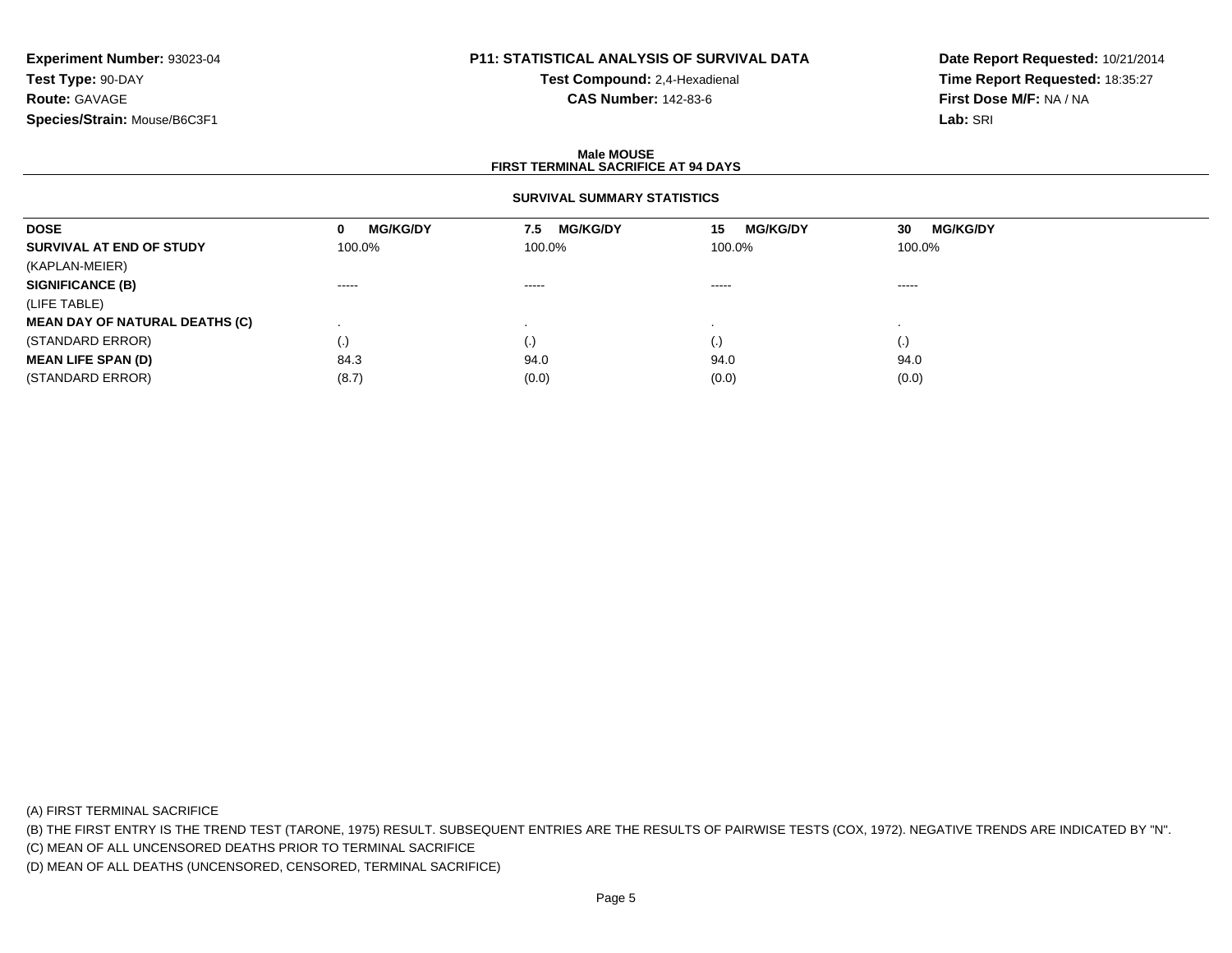# **P11: STATISTICAL ANALYSIS OF SURVIVAL DATA**

**Test Compound:** 2,4-Hexadienal **CAS Number:** 142-83-6

**Date Report Requested:** 10/21/2014**Time Report Requested:** 18:35:27**First Dose M/F:** NA / NA**Lab:** SRI

#### **Male MOUSEFIRST TERMINAL SACRIFICE AT 94 DAYS**

# **SURVIVAL SUMMARY STATISTICS**

| <b>DOSE</b>                           | <b>MG/KG/DY</b><br>60 | <b>MG/KG/DY</b><br>120 |
|---------------------------------------|-----------------------|------------------------|
| SURVIVAL AT END OF STUDY              | 100.0%                | 100.0%                 |
| (KAPLAN-MEIER)                        |                       |                        |
| <b>SIGNIFICANCE (B)</b>               | $\cdots$              | ------                 |
| (LIFE TABLE)                          |                       |                        |
| <b>MEAN DAY OF NATURAL DEATHS (C)</b> |                       |                        |
| (STANDARD ERROR)                      | (.)                   | (.)                    |
| <b>MEAN LIFE SPAN (D)</b>             | 85.0                  | 94.0                   |
| (STANDARD ERROR)                      | (9.0)                 | (0.0)                  |

(A) FIRST TERMINAL SACRIFICE

(B) THE FIRST ENTRY IS THE TREND TEST (TARONE, 1975) RESULT. SUBSEQUENT ENTRIES ARE THE RESULTS OF PAIRWISE TESTS (COX, 1972). NEGATIVE TRENDS ARE INDICATED BY "N".

(C) MEAN OF ALL UNCENSORED DEATHS PRIOR TO TERMINAL SACRIFICE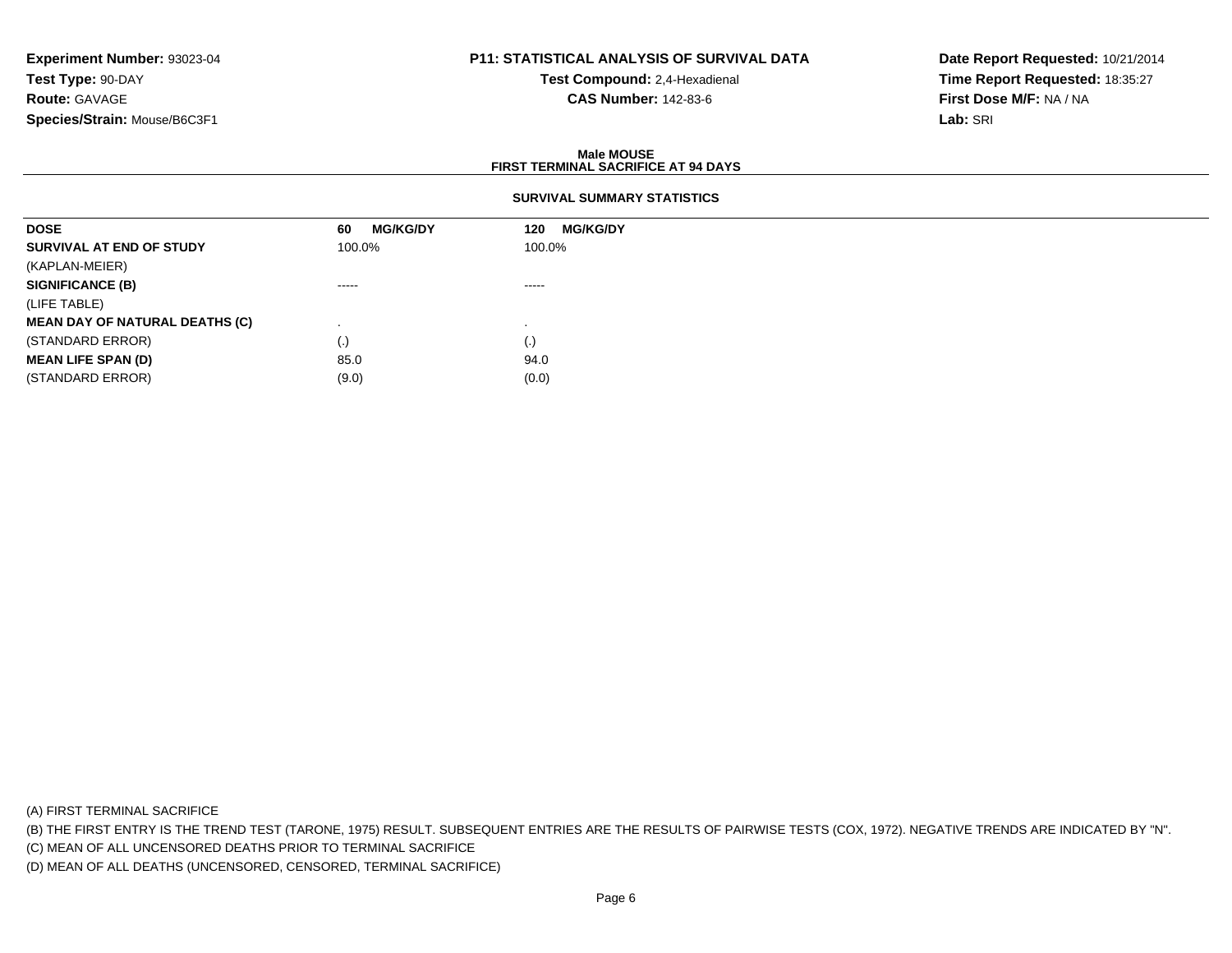**Test Compound:** 2,4-Hexadienal **CAS Number:** 142-83-6

**Date Report Requested:** 10/21/2014**Time Report Requested:** 18:35:27**First Dose M/F:** NA / NA**Lab:** SRI

# **Female MOUSE FIRST TERMINAL SACRIFICE AT 94 DAYS**

|                 |                              |                     | INDIVIDUAL SURVIVAL TIMES (DAYS) |                    |  |
|-----------------|------------------------------|---------------------|----------------------------------|--------------------|--|
| $DOSE = 0$      | <b>MG/KG/DY</b>              |                     |                                  |                    |  |
| <b>TOTAL 10</b> |                              | UNCENSORED DEATHS 0 | CENSORED DEATHS 0                | <b>TERMINAL 10</b> |  |
|                 | <b>UNCENSORED DEATH DAYS</b> |                     |                                  |                    |  |
| none            |                              |                     |                                  |                    |  |
|                 | <b>CENSORED DEATH DAYS</b>   |                     |                                  |                    |  |
| none            |                              |                     |                                  |                    |  |
| $DOSE = 7.5$    | <b>MG/KG/DY</b>              |                     |                                  |                    |  |
| <b>TOTAL 10</b> |                              | UNCENSORED DEATHS 0 | CENSORED DEATHS 0                | <b>TERMINAL 10</b> |  |
|                 | <b>UNCENSORED DEATH DAYS</b> |                     |                                  |                    |  |
| none            |                              |                     |                                  |                    |  |
|                 | <b>CENSORED DEATH DAYS</b>   |                     |                                  |                    |  |
| none            |                              |                     |                                  |                    |  |
| $DOSE = 15$     | <b>MG/KG/DY</b>              |                     |                                  |                    |  |
| <b>TOTAL 10</b> |                              | UNCENSORED DEATHS 0 | <b>CENSORED DEATHS 0</b>         | <b>TERMINAL 10</b> |  |
|                 | <b>UNCENSORED DEATH DAYS</b> |                     |                                  |                    |  |
| none            |                              |                     |                                  |                    |  |
|                 | <b>CENSORED DEATH DAYS</b>   |                     |                                  |                    |  |
| none            |                              |                     |                                  |                    |  |
| $DOSE = 30$     | <b>MG/KG/DY</b>              |                     |                                  |                    |  |
| <b>TOTAL 10</b> |                              | UNCENSORED DEATHS 0 | CENSORED DEATHS 0                | <b>TERMINAL 10</b> |  |
|                 | <b>UNCENSORED DEATH DAYS</b> |                     |                                  |                    |  |
| none            |                              |                     |                                  |                    |  |
|                 | <b>CENSORED DEATH DAYS</b>   |                     |                                  |                    |  |
| none            |                              |                     |                                  |                    |  |

(A) FIRST TERMINAL SACRIFICE

(B) THE FIRST ENTRY IS THE TREND TEST (TARONE, 1975) RESULT. SUBSEQUENT ENTRIES ARE THE RESULTS OF PAIRWISE TESTS (COX, 1972). NEGATIVE TRENDS ARE INDICATED BY "N".

(C) MEAN OF ALL UNCENSORED DEATHS PRIOR TO TERMINAL SACRIFICE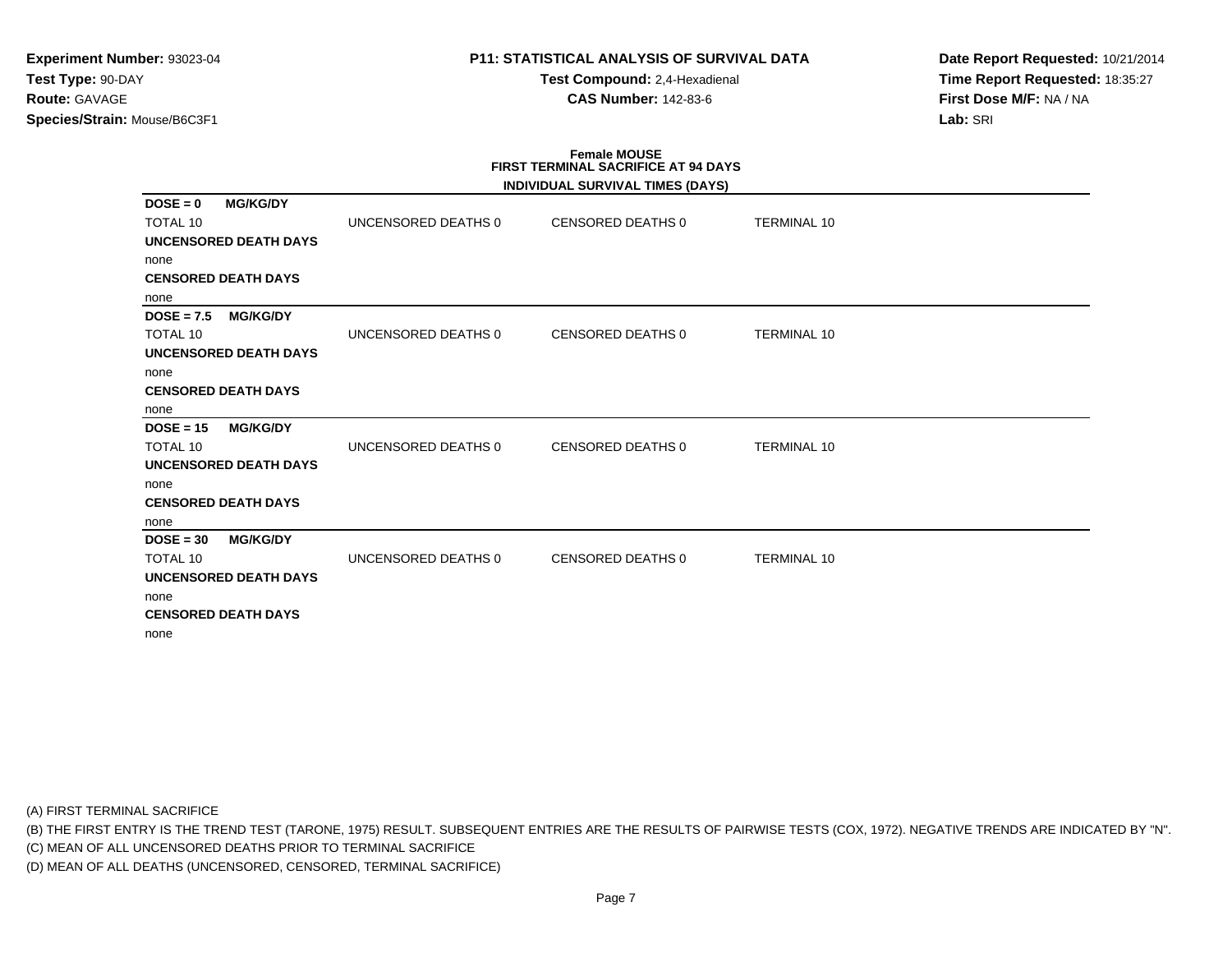# **P11: STATISTICAL ANALYSIS OF SURVIVAL DATA**

**Test Compound:** 2,4-Hexadienal **CAS Number:** 142-83-6

**Date Report Requested:** 10/21/2014**Time Report Requested:** 18:35:27**First Dose M/F:** NA / NA**Lab:** SRI

### **Female MOUSE FIRST TERMINAL SACRIFICE AT 94 DAYSINDIVIDUAL SURVIVAL TIMES (DAYS)**

| $DOSE = 60$  | <b>MG/KG/DY</b>              |                     |                   |                    |
|--------------|------------------------------|---------------------|-------------------|--------------------|
| TOTAL 10     |                              | UNCENSORED DEATHS 0 | CENSORED DEATHS 0 | <b>TERMINAL 10</b> |
|              | UNCENSORED DEATH DAYS        |                     |                   |                    |
| none         |                              |                     |                   |                    |
|              | <b>CENSORED DEATH DAYS</b>   |                     |                   |                    |
| none         |                              |                     |                   |                    |
| $DOSE = 120$ | <b>MG/KG/DY</b>              |                     |                   |                    |
| TOTAL 10     |                              | UNCENSORED DEATHS 0 | CENSORED DEATHS 0 | <b>TERMINAL 10</b> |
|              | <b>UNCENSORED DEATH DAYS</b> |                     |                   |                    |
| none         |                              |                     |                   |                    |
|              | <b>CENSORED DEATH DAYS</b>   |                     |                   |                    |
| none         |                              |                     |                   |                    |

(A) FIRST TERMINAL SACRIFICE

(B) THE FIRST ENTRY IS THE TREND TEST (TARONE, 1975) RESULT. SUBSEQUENT ENTRIES ARE THE RESULTS OF PAIRWISE TESTS (COX, 1972). NEGATIVE TRENDS ARE INDICATED BY "N".

(C) MEAN OF ALL UNCENSORED DEATHS PRIOR TO TERMINAL SACRIFICE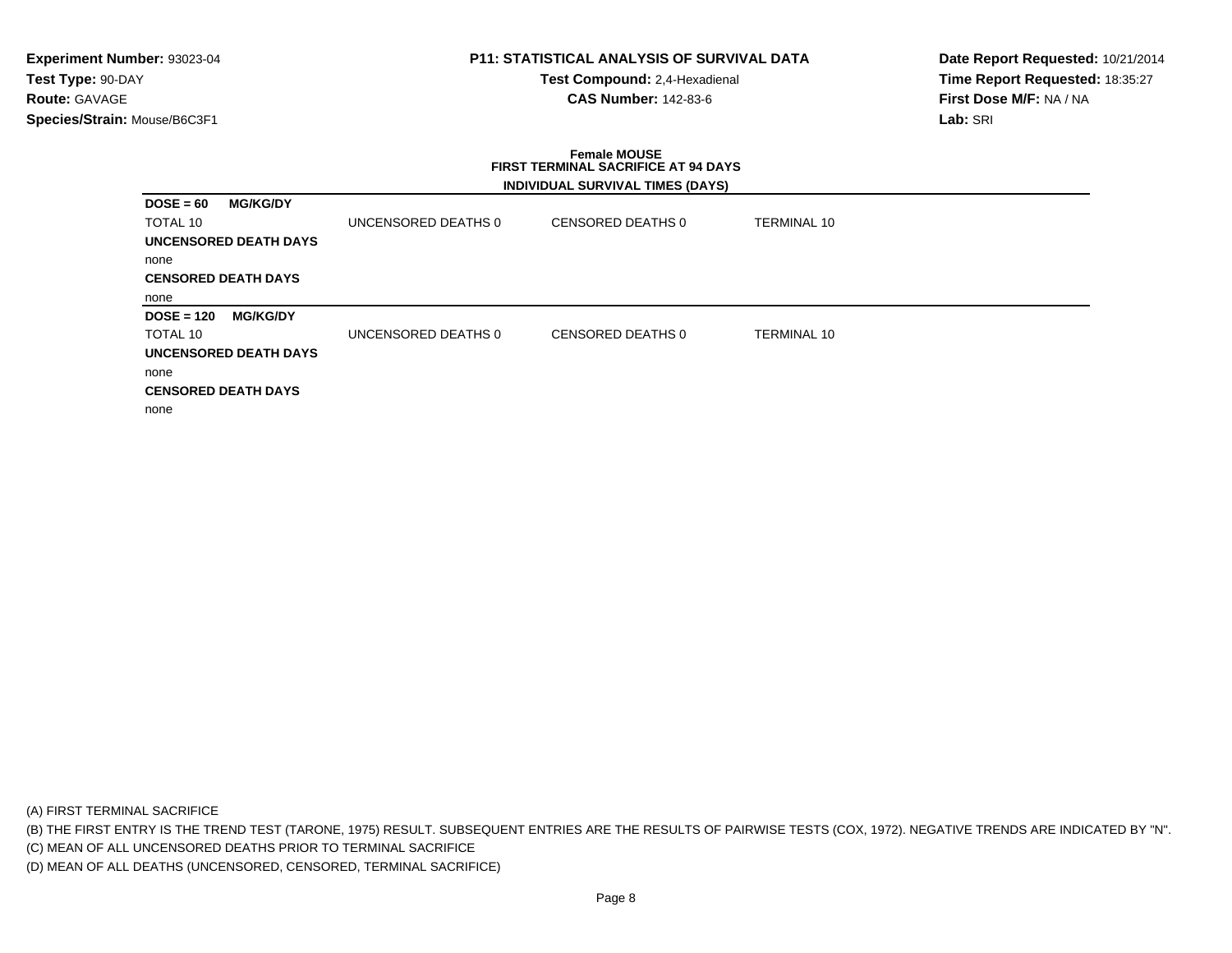**Test Compound:** 2,4-Hexadienal

**CAS Number:** 142-83-6

**Date Report Requested:** 10/21/2014**Time Report Requested:** 18:35:27**First Dose M/F:** NA / NA**Lab:** SRI

### **Female MOUSEFIRST TERMINAL SACRIFICE AT 94 DAYS**

## **KAPLAN-MEIER SURVIVAL PROBABILITY ESTIMATES (%)**

| <b>DOSE</b> |                 |       |       |       |       |       | TIME (DAYS) |       |       |       |       |
|-------------|-----------------|-------|-------|-------|-------|-------|-------------|-------|-------|-------|-------|
|             |                 | 10    | 20    | 30    | 40    | 50    | 60          | 70    | 80    | 90    | 94(A) |
| 0           | <b>MG/KG/DY</b> | 100.0 | 100.0 | 100.0 | 100.0 | 100.0 | 100.0       | 100.0 | 100.0 | 100.0 | 100.0 |
| 7.5         | <b>MG/KG/DY</b> | 100.0 | 100.0 | 100.0 | 100.0 | 100.0 | 100.0       | 100.0 | 100.0 | 100.0 | 100.0 |
| 15          | <b>MG/KG/DY</b> | 100.0 | 100.0 | 100.0 | 100.0 | 100.0 | 100.0       | 100.0 | 100.0 | 100.0 | 100.0 |
| 30          | <b>MG/KG/DY</b> | 100.0 | 100.0 | 100.0 | 100.0 | 100.0 | 100.0       | 100.0 | 100.0 | 100.0 | 100.0 |
| 60          | <b>MG/KG/DY</b> | 100.0 | 100.0 | 100.0 | 100.0 | 100.0 | 100.0       | 100.0 | 100.0 | 100.0 | 100.0 |
| 120         | <b>MG/KG/DY</b> | 100.0 | 100.0 | 100.0 | 100.0 | 100.0 | 100.0       | 100.0 | 100.0 | 100.0 | 100.0 |

(A) FIRST TERMINAL SACRIFICE

(B) THE FIRST ENTRY IS THE TREND TEST (TARONE, 1975) RESULT. SUBSEQUENT ENTRIES ARE THE RESULTS OF PAIRWISE TESTS (COX, 1972). NEGATIVE TRENDS ARE INDICATED BY "N".

(C) MEAN OF ALL UNCENSORED DEATHS PRIOR TO TERMINAL SACRIFICE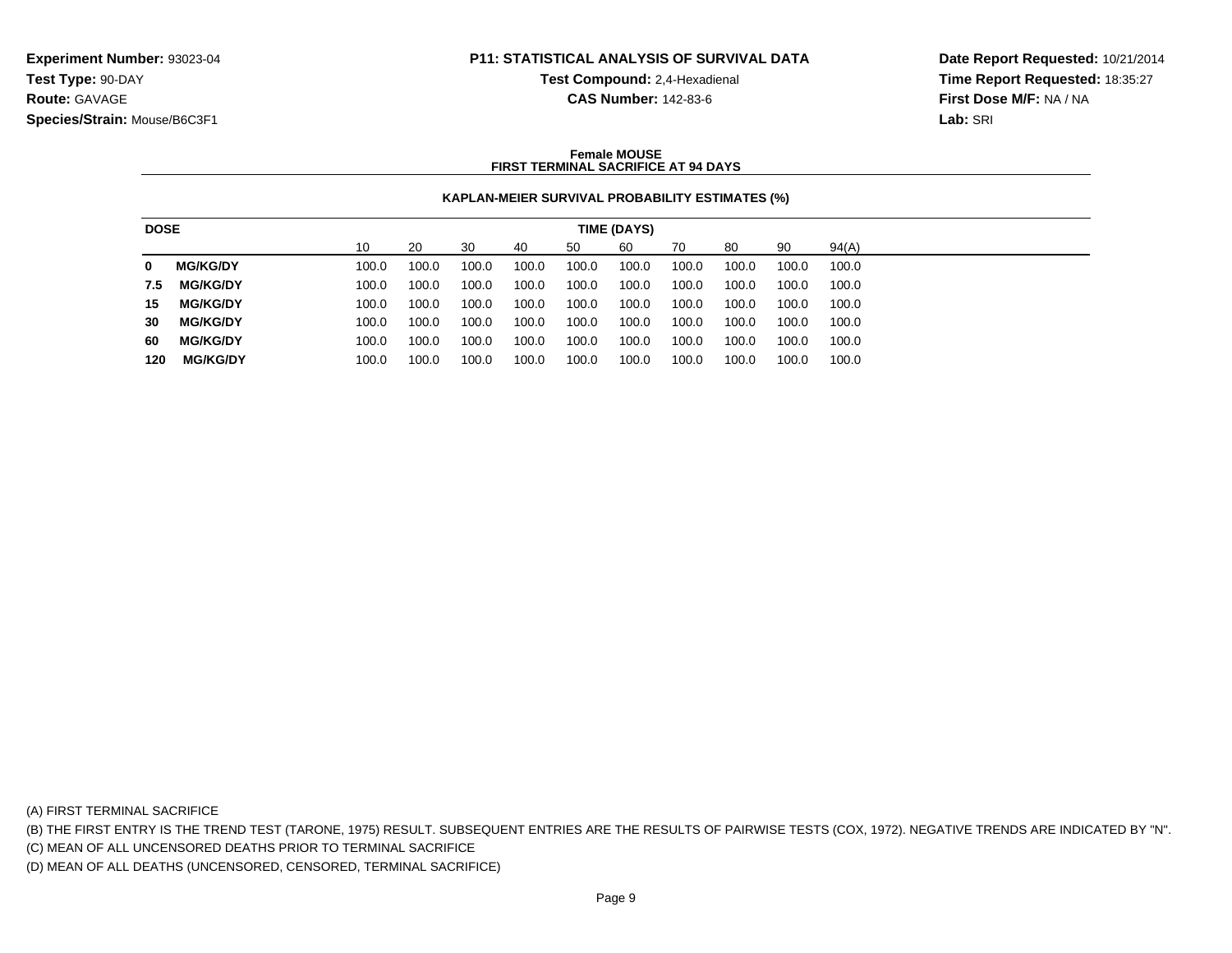# **P11: STATISTICAL ANALYSIS OF SURVIVAL DATA**

**Test Compound:** 2,4-Hexadienal **CAS Number:** 142-83-6

**Date Report Requested:** 10/21/2014**Time Report Requested:** 18:35:27**First Dose M/F:** NA / NA**Lab:** SRI

### **Female MOUSEFIRST TERMINAL SACRIFICE AT 94 DAYS**

## **SURVIVAL SUMMARY STATISTICS**

| <b>DOSE</b>                           | <b>MG/KG/DY</b><br>0 | <b>MG/KG/DY</b><br>7.5 | <b>MG/KG/DY</b><br>15 | <b>MG/KG/DY</b><br>30 |
|---------------------------------------|----------------------|------------------------|-----------------------|-----------------------|
| SURVIVAL AT END OF STUDY              | 100.0%               | 100.0%                 | 100.0%                | 100.0%                |
| (KAPLAN-MEIER)                        |                      |                        |                       |                       |
| <b>SIGNIFICANCE (B)</b>               | $\cdots$             | $\cdots \cdots \cdots$ | $\cdots$              | $\cdots$              |
| (LIFE TABLE)                          |                      |                        |                       |                       |
| <b>MEAN DAY OF NATURAL DEATHS (C)</b> |                      |                        |                       |                       |
| (STANDARD ERROR)                      | $\left(\cdot\right)$ | $\cdot$                | $\cdot$               | (.)                   |
| <b>MEAN LIFE SPAN (D)</b>             | 94.0                 | 94.0                   | 94.0                  | 94.0                  |
| (STANDARD ERROR)                      | (0.0)                | (0.0)                  | (0.0)                 | (0.0)                 |

(A) FIRST TERMINAL SACRIFICE

(B) THE FIRST ENTRY IS THE TREND TEST (TARONE, 1975) RESULT. SUBSEQUENT ENTRIES ARE THE RESULTS OF PAIRWISE TESTS (COX, 1972). NEGATIVE TRENDS ARE INDICATED BY "N".

(C) MEAN OF ALL UNCENSORED DEATHS PRIOR TO TERMINAL SACRIFICE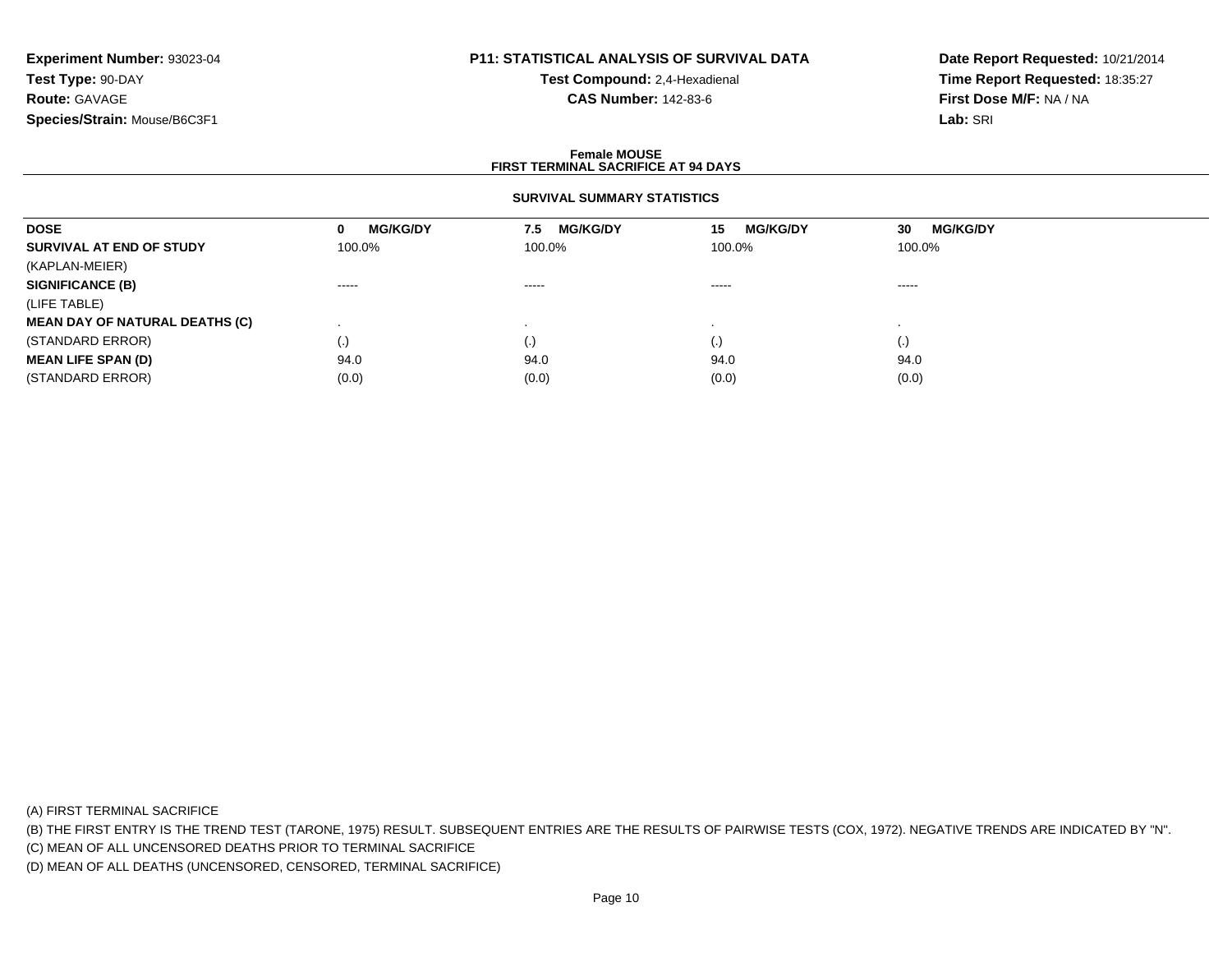# **P11: STATISTICAL ANALYSIS OF SURVIVAL DATA**

**Test Compound:** 2,4-Hexadienal **CAS Number:** 142-83-6

**Date Report Requested:** 10/21/2014**Time Report Requested:** 18:35:27**First Dose M/F:** NA / NA**Lab:** SRI

### **Female MOUSEFIRST TERMINAL SACRIFICE AT 94 DAYS**

# **SURVIVAL SUMMARY STATISTICS**

| <b>DOSE</b>                           | <b>MG/KG/DY</b><br>60                                                                                                                                                                                                                                                                                                                                                                                                                                                                  | <b>MG/KG/DY</b><br>120                                                                                                                                                                                                                                                                                                                                                                                                                                                                 |  |
|---------------------------------------|----------------------------------------------------------------------------------------------------------------------------------------------------------------------------------------------------------------------------------------------------------------------------------------------------------------------------------------------------------------------------------------------------------------------------------------------------------------------------------------|----------------------------------------------------------------------------------------------------------------------------------------------------------------------------------------------------------------------------------------------------------------------------------------------------------------------------------------------------------------------------------------------------------------------------------------------------------------------------------------|--|
| SURVIVAL AT END OF STUDY              | 100.0%                                                                                                                                                                                                                                                                                                                                                                                                                                                                                 | 100.0%                                                                                                                                                                                                                                                                                                                                                                                                                                                                                 |  |
| (KAPLAN-MEIER)                        |                                                                                                                                                                                                                                                                                                                                                                                                                                                                                        |                                                                                                                                                                                                                                                                                                                                                                                                                                                                                        |  |
| <b>SIGNIFICANCE (B)</b>               | $\begin{array}{cccccccccccccc} \multicolumn{2}{c}{} & \multicolumn{2}{c}{} & \multicolumn{2}{c}{} & \multicolumn{2}{c}{} & \multicolumn{2}{c}{} & \multicolumn{2}{c}{} & \multicolumn{2}{c}{} & \multicolumn{2}{c}{} & \multicolumn{2}{c}{} & \multicolumn{2}{c}{} & \multicolumn{2}{c}{} & \multicolumn{2}{c}{} & \multicolumn{2}{c}{} & \multicolumn{2}{c}{} & \multicolumn{2}{c}{} & \multicolumn{2}{c}{} & \multicolumn{2}{c}{} & \multicolumn{2}{c}{} & \multicolumn{2}{c}{} & \$ | $\begin{array}{cccccccccccccc} \multicolumn{2}{c}{} & \multicolumn{2}{c}{} & \multicolumn{2}{c}{} & \multicolumn{2}{c}{} & \multicolumn{2}{c}{} & \multicolumn{2}{c}{} & \multicolumn{2}{c}{} & \multicolumn{2}{c}{} & \multicolumn{2}{c}{} & \multicolumn{2}{c}{} & \multicolumn{2}{c}{} & \multicolumn{2}{c}{} & \multicolumn{2}{c}{} & \multicolumn{2}{c}{} & \multicolumn{2}{c}{} & \multicolumn{2}{c}{} & \multicolumn{2}{c}{} & \multicolumn{2}{c}{} & \multicolumn{2}{c}{} & \$ |  |
| (LIFE TABLE)                          |                                                                                                                                                                                                                                                                                                                                                                                                                                                                                        |                                                                                                                                                                                                                                                                                                                                                                                                                                                                                        |  |
| <b>MEAN DAY OF NATURAL DEATHS (C)</b> |                                                                                                                                                                                                                                                                                                                                                                                                                                                                                        |                                                                                                                                                                                                                                                                                                                                                                                                                                                                                        |  |
| (STANDARD ERROR)                      | (.)                                                                                                                                                                                                                                                                                                                                                                                                                                                                                    | (.)                                                                                                                                                                                                                                                                                                                                                                                                                                                                                    |  |
| <b>MEAN LIFE SPAN (D)</b>             | 94.0                                                                                                                                                                                                                                                                                                                                                                                                                                                                                   | 94.0                                                                                                                                                                                                                                                                                                                                                                                                                                                                                   |  |
| (STANDARD ERROR)                      | (0.0)                                                                                                                                                                                                                                                                                                                                                                                                                                                                                  | (0.0)                                                                                                                                                                                                                                                                                                                                                                                                                                                                                  |  |
|                                       |                                                                                                                                                                                                                                                                                                                                                                                                                                                                                        |                                                                                                                                                                                                                                                                                                                                                                                                                                                                                        |  |

(A) FIRST TERMINAL SACRIFICE

(B) THE FIRST ENTRY IS THE TREND TEST (TARONE, 1975) RESULT. SUBSEQUENT ENTRIES ARE THE RESULTS OF PAIRWISE TESTS (COX, 1972). NEGATIVE TRENDS ARE INDICATED BY "N".

(C) MEAN OF ALL UNCENSORED DEATHS PRIOR TO TERMINAL SACRIFICE